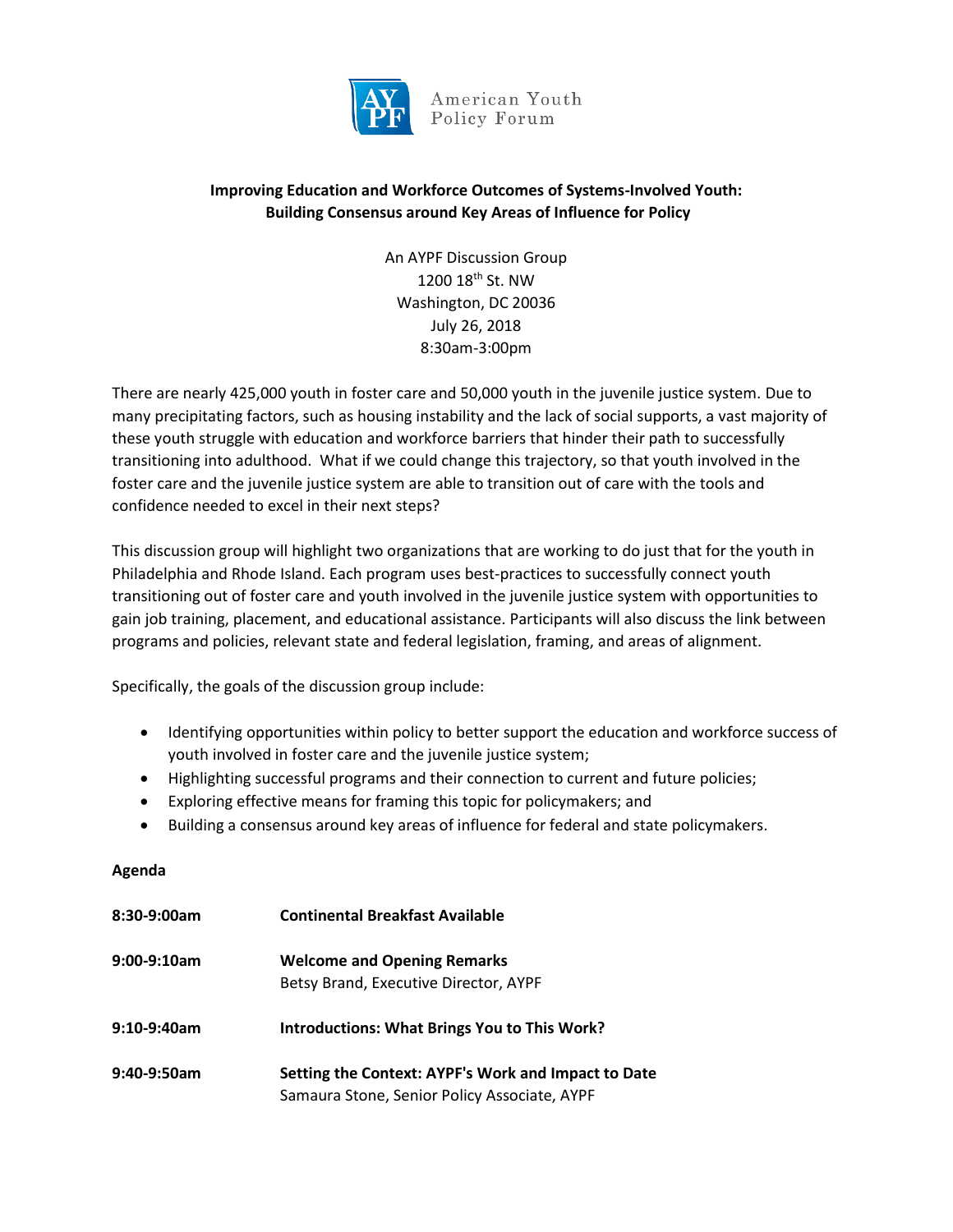## **9:50-10:05am Spark Presentation #1: Graduation Instead of Incarceration**  Nigel Bowe, Program Director, The Choice Is Yours, JEVS Human Services, Philadelphia, Pennsylvania

Founded by the Philadelphia District Attorney's Office, the Choice Is Yours (TCY), is a diversion program for young offenders aged 18-29 who have been arrested for the first time for a nonviolent drug offense. Participants of TCY are able to wipe their criminal slate clean after completing an arduous year-long program run by JEVS Human Services. Through a partnership with Penn Foster, participants are able to earn their high school diploma and are connected to career and postsecondary education opportunities.

# **10:05-10:35 am Program Discussion**  Respondent: Isaac Hammond-Paul, Deputy Director, DC ReEngagement Center, Office of the State Superintendent of Education

Following the spark presentation, the identified respondent will offer brief reflections, make connections to their work and open up the conversation for others to share.

**10:35-11:00 am Aligning Juvenile Justice Programs with State and Federal Policies**  Simon Gonsoulin, Director, National Evaluation and Technical Assistance Center for the Education of Children and Youth Who Are Neglected, Delinquent, or At-Risk

Building off of the program discussion, participants will have the opportunity to discuss state and federal policies that are directly related to supporting and establishing programs for youth involved in the juvenile justice system.

#### **11:00-11:10am Break**

**11:10am-11:25am Spark Presentation #2: Employment and Empowerment (E2) Peer Support Training** Kat Keenan, Deputy Director, Foster Forward, Works Wonder Program, East Providence, Rhode Island

Works Wonder was originally started as a research initiative funded through a Children's Bureau grant to research ways to help Rhode Island's foster youth who have aged out of or are about to age out of state care succeed in the workplace. Works Wonders has grown into an evidence-supported career development and employment engagement program that provides 8-10 hours of skills based training, 12 weeks of one-on-one career coaching, and paid work-based learning opportunities. An Employment Specialist works with youth to explore their career interests, build a CareerEd Plan and foundational skills.